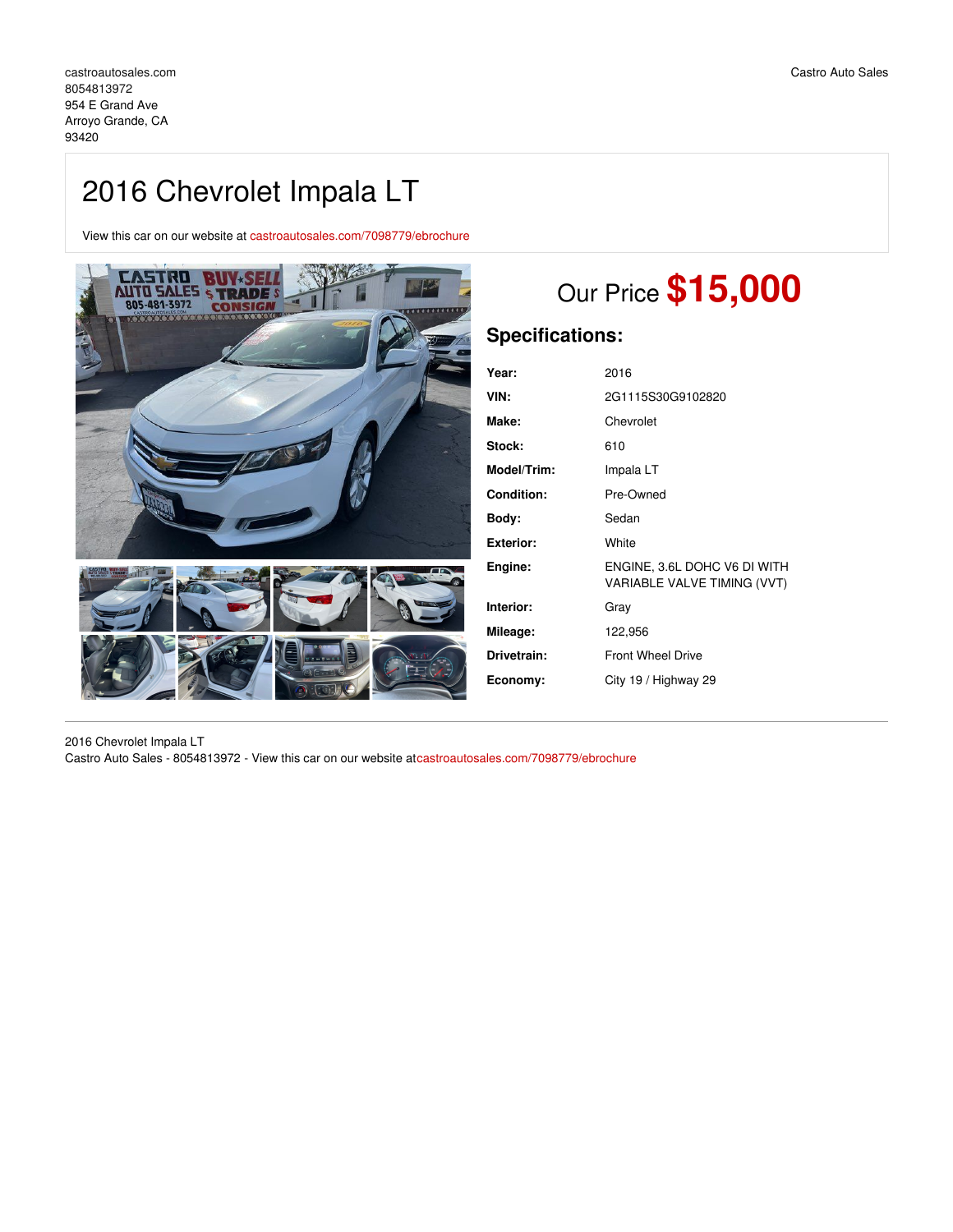

#### 2016 Chevrolet Impala LT

Castro Auto Sales - 8054813972 - View this car on our website at[castroautosales.com/7098779/ebrochure](https://castroautosales.com/vehicle/7098779/2016-chevrolet-impala-lt-arroyo-grande-ca-93420/7098779/ebrochure)

### **Installed Options**

#### **Interior**

- Air conditioning, dual-zone automatic climate control with individual climate settings for driver and front passenger
- Armrest, rear center- Assist handles, driver, front passenger and rear outboard
- Brake, park, electronic push button powered located on instrument panel left of steering wheel
- Compass display, located in the Driver Information Center
- Console, floor, uplevel with covered storage
- Cruise control, electronic with set and resume speed Defogger, rear-window
- Driver Information Center, color display includes trip/fuel information, vehicle information and vehicle messages
- Floor mats, carpeted front- Floor mats, carpeted rear
- Head restraints, 4-way adjustable, up/down, fore/aft, front
- Head restraints, rear, adjustable, folding
- Instrumentation, analog with speedometer, tachometer, engine temperature and fuel gauge with color Driver Information Center
- Lighting, interior with theater dimming, delayed entry/exit, glovebox and trunk
- Map pockets, driver and front passenger seatbacks
- Mirror, inside rearview manual day/night
- Power outlet, auxiliary, 12-volt located forward of console, below the HVAC controls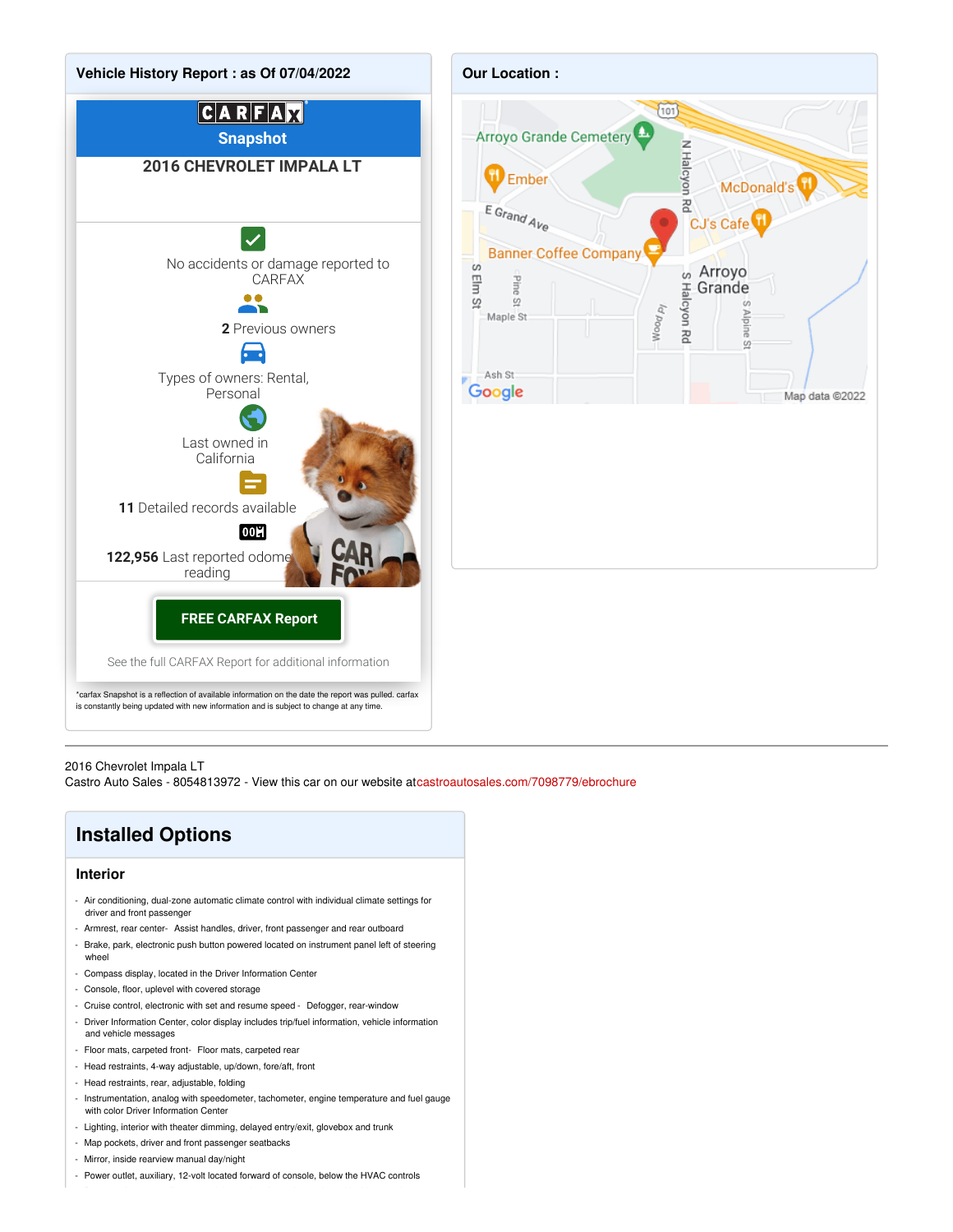- Power outlets, 2, auxiliary, 12-volt located on front of console and inside console
- Remote Keyless Entry includes panic alarm button- Seat adjuster, driver 8-way power
- Seat adjuster, driver power lumbar- Seat adjuster, front passenger power lumbar
- Seat adjuster, front passenger, 4-way manual- Seat trim, premium cloth/leatherette
- Seat, rear 60/40 split-folding- Seats, front bucket- Shift knob, leather-wrapped
- Steering column, manual tilt and telescopic- Steering wheel, 4-spoke leather-wrapped
- Storage, innovative, hidden behind 8" diagonal touch screen with valet-mode lockable, rear armrest, front and rear door panels, reconfigurable console with removable cup holders, dedicated umbrella storage in front door and hidden storage in trunk
- Theft-deterrent system- Trunk opening touch pad
- Trunk release, power located inside on instrument panel left of steering wheel
- Vent, rear console, air- Visors, driver and front passenger illuminated vanity mirrors
- Window, power with driver Express-Up and Down
- Windows, power with Express-Down on all

#### **Exterior**

- Door handles, body-color- Glass, acoustic, laminated front-side and windshield
- Headlamp control, automatic on and off- Headlamps, halogen
- Mirrors, outside heated power-adjustable manual-folding with integrated turn signal indicators and ground illumination (Body-color mirror caps.)
- Tire, compact spare, T125/70R17- Tires, P235/50R18 all-season, blackwall
- Wheel, compact spare, 17" (43.2 cm) steel- Wheels, 18" (45.7 cm) painted alloy
- Wipers, front intermittent

#### **Safety**

- Air conditioning, dual-zone automatic climate control with individual climate settings for driver and front passenger
- Armrest, rear center- Assist handles, driver, front passenger and rear outboard
- Brake, park, electronic push button powered located on instrument panel left of steering wheel
- Compass display, located in the Driver Information Center
- Console, floor, uplevel with covered storage
- Cruise control, electronic with set and resume speed Defogger, rear-window
- Driver Information Center, color display includes trip/fuel information, vehicle information and vehicle messages
- Floor mats, carpeted front- Floor mats, carpeted rear
- Head restraints, 4-way adjustable, up/down, fore/aft, front
- Head restraints, rear, adjustable, folding
- Instrumentation, analog with speedometer, tachometer, engine temperature and fuel gauge with color Driver Information Center
- Lighting, interior with theater dimming, delayed entry/exit, glovebox and trunk
- Map pockets, driver and front passenger seatbacks
- Mirror, inside rearview manual day/night
- Power outlet, auxiliary, 12-volt located forward of console, below the HVAC controls
- Power outlets, 2, auxiliary, 12-volt located on front of console and inside console
- Remote Keyless Entry includes panic alarm button- Seat adjuster, driver 8-way power
- Seat adjuster, driver power lumbar- Seat adjuster, front passenger power lumbar
- Seat adjuster, front passenger, 4-way manual- Seat trim, premium cloth/leatherette
- Seat, rear 60/40 split-folding- Seats, front bucket- Shift knob, leather-wrapped
- Steering column, manual tilt and telescopic- Steering wheel, 4-spoke leather-wrapped
- Storage, innovative, hidden behind 8" diagonal touch screen with valet-mode lockable, rear armrest, front and rear door panels, reconfigurable console with removable cup holders, dedicated umbrella storage in front door and hidden storage in trunk
- Theft-deterrent system- Trunk opening touch pad
- Trunk release, power located inside on instrument panel left of steering wheel
- Vent, rear console, air- Visors, driver and front passenger illuminated vanity mirrors
- Window, power with driver Express-Up and Down
- Windows, power with Express-Down on all

#### **Mechanical**

- Alternator, 150 amps- Axle, 2.77 final drive ratio
- Battery, 70AH, maintenance free with rundown protection, heavy-duty 512 cold-cranking amps
- Brake lining, high-performance, noise and dust performance with FNC rotors
- Brakes, 4-wheel antilock, 4-wheel disc- Chassis equipment, front strut assembly
- Engine, 3.6L DOHC V6 DI with Variable Valve Timing (VVT) (305 hp [227.4 kW] @ 6800 rpm, 264 lb-ft of torque [356.4 N-m] @ 5200 rpm) (Includes E85 FlexFuel capability with (FE9) Federal emissions or (YF5/NE1 and NC7) California emissions with the Federal override only.)
- Exhaust, dual stainless-steel with hidden, turned-down tips- Front wheel drive
- Hill Start Assist- Steering, power, variable assist, electric- Suspension, rear 4-link
- Transmission, 6-speed automatic, electronically-controlled with overdrive